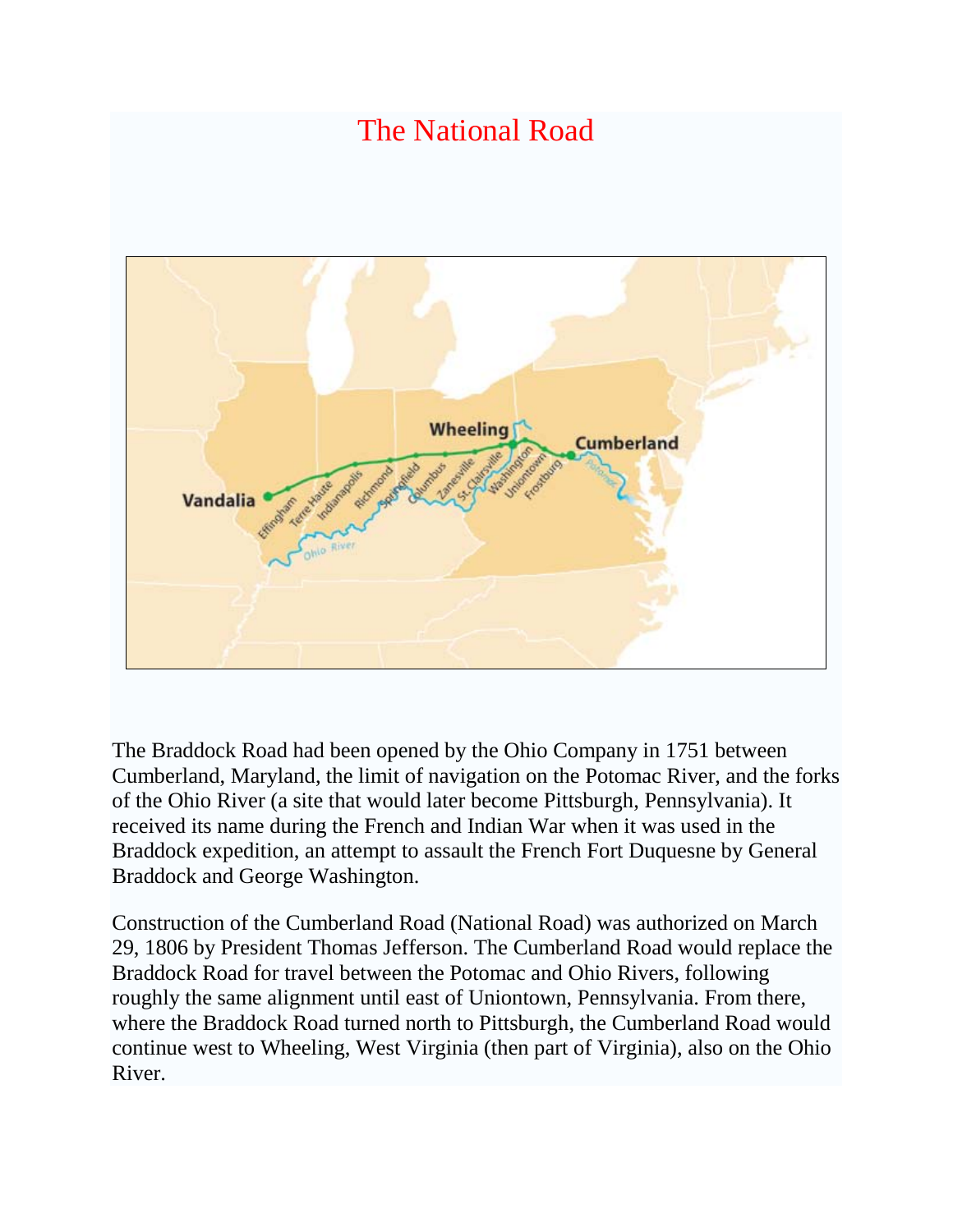The **National Road** or **Cumberland Road** was one of the first major improved highways in the United States, built by the federal government. Construction began in 1811 at [Cumberland, Maryland,](http://en.wikipedia.org/wiki/Cumberland,_Maryland) on the [Potomac](http://en.wikipedia.org/wiki/Potomac_River) River.

Construction of the new Macadam road began on [November 20,](http://en.wikipedia.org/wiki/November_20) [1815](http://en.wikipedia.org/wiki/1815) at Cumberland, and the road reached Wheeling on [August 1,](http://en.wikipedia.org/wiki/August_1) [1818.](http://en.wikipedia.org/wiki/1818) On [May 15,](http://en.wikipedia.org/wiki/May_15) [1820](http://en.wikipedia.org/wiki/1820) Congress authorized an extension to [St. Louis, Missouri,](http://en.wikipedia.org/wiki/St._Louis,_Missouri) connecting it directly to the [Mississippi River,](http://en.wikipedia.org/wiki/Mississippi_River) and on [March 3,](http://en.wikipedia.org/wiki/March_3) [1825](http://en.wikipedia.org/wiki/1825) to [Jefferson City, Missouri.](http://en.wikipedia.org/wiki/Jefferson_City,_Missouri)



Workers laying a section of the new Macadam road

A chain of turnpikes [Toll Roads] connecting [Baltimore, Maryland,](http://en.wikipedia.org/wiki/Baltimore,_Maryland) to the National Road at Cumberland was completed in 1824, forming what is referred to as an eastern extension of the National Road. In 1835 the road east of Wheeling was turned over to the states for operation as a turnpike. It came to be known as the **National Pike**, a name also applied to the Baltimore extension.

The National Road then crossed the [Allegheny Mountains](http://en.wikipedia.org/wiki/Allegheny_Mountains) and southwestern [Pennsylvania,](http://en.wikipedia.org/wiki/Pennsylvania) reaching [Wheeling, Virginia](http://en.wikipedia.org/wiki/Wheeling,_Virginia) (now [West Virginia\)](http://en.wikipedia.org/wiki/West_Virginia) on the [Ohio River](http://en.wikipedia.org/wiki/Ohio_River) in 1818. Work on the extension utilized the pre-existing [Zane's Trace](http://en.wikipedia.org/wiki/Zane%27s_Trace) between Wheeling and [Zanesville, Ohio,](http://en.wikipedia.org/wiki/Zanesville,_Ohio) and was completed to [Columbus, Ohio,](http://en.wikipedia.org/wiki/Columbus,_Ohio) in 1838 and [Springfield, Ohio,](http://en.wikipedia.org/wiki/Springfield,_Ohio) in 1838.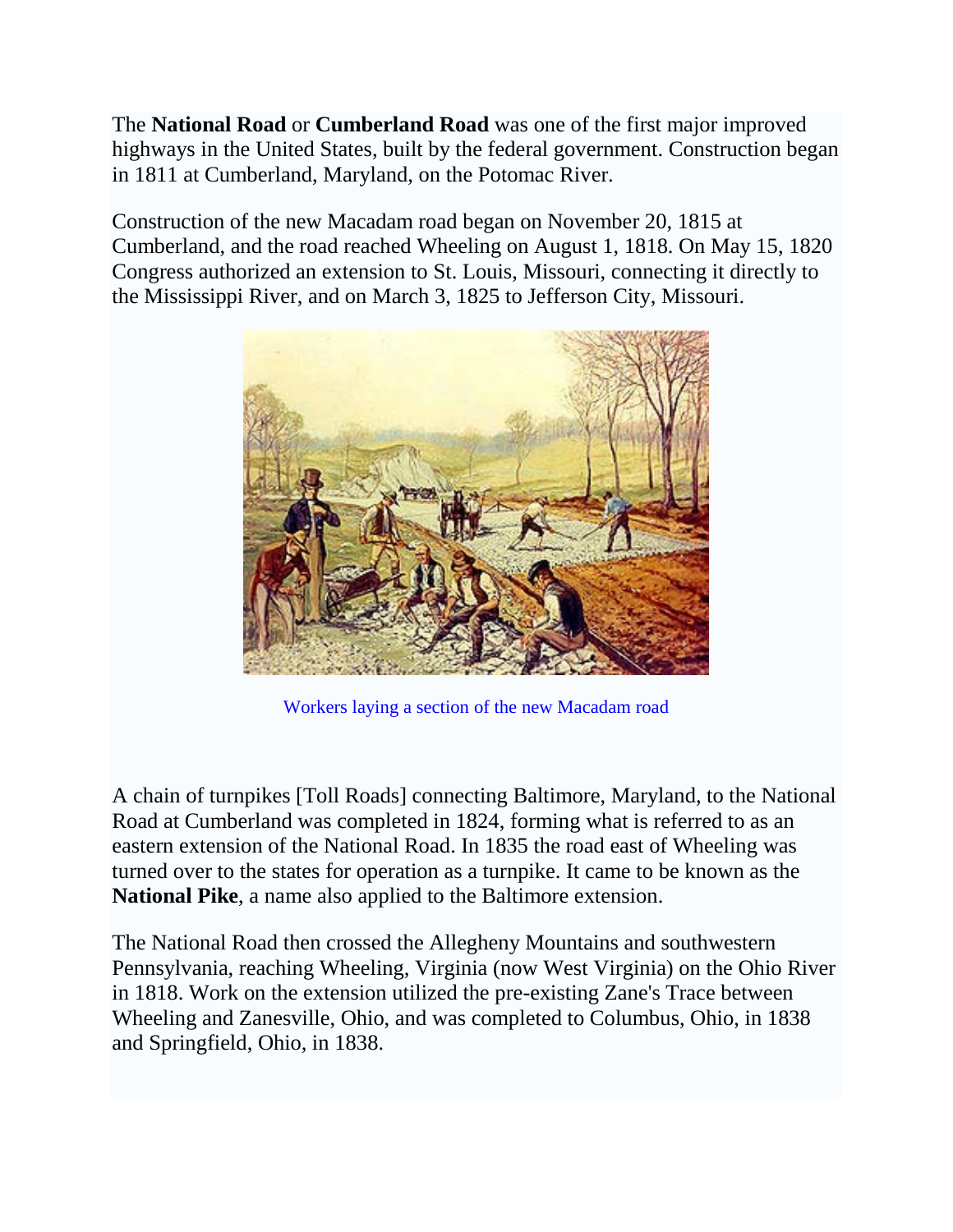

A remaining section of the original road in Guernsey County in Ohio

Plans were made to continue through [St. Louis, Missouri,](http://en.wikipedia.org/wiki/St._Louis,_Missouri) on the [Mississippi River](http://en.wikipedia.org/wiki/Mississippi_River) to [Jefferson City, Missouri,](http://en.wikipedia.org/wiki/Jefferson_City,_Missouri) but funding ran out and construction stopped at [Vandalia, Illinois](http://en.wikipedia.org/wiki/Vandalia,_Illinois) in 1839. The last Congressional [appropriation](http://en.wikipedia.org/wiki/Appropriation) was made [May 25,](http://en.wikipedia.org/wiki/May_25) [1838,](http://en.wikipedia.org/wiki/1838) and in 1840 Congress voted against completing the road, with the deciding vote cast by [Henry Clay.](http://en.wikipedia.org/wiki/Henry_Clay) By that time [railroads](http://en.wikipedia.org/wiki/Railroad) were proving a better method of transportation; the [Baltimore and Ohio Railroad](http://en.wikipedia.org/wiki/Baltimore_and_Ohio_Railroad) was being built for the same purpose - connecting Baltimore via Cumberland to Wheeling. Construction stopped in 1839, and much of the road through Indiana and Illinois remained unfinished, later transferred to the states.



The Old and new Blaine Bridge in Ohio